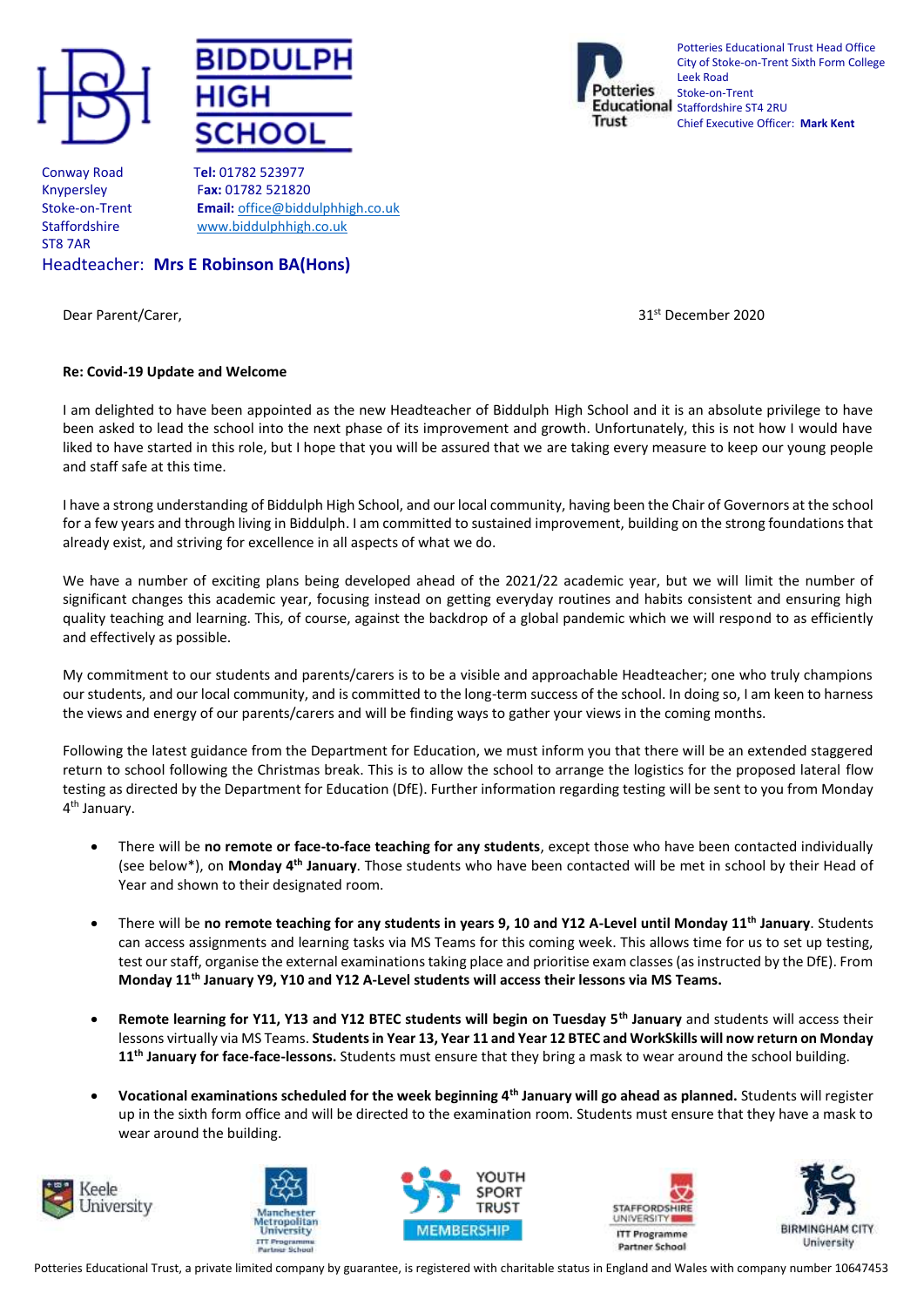- **All students will return as normal on Monday 18th January** (although this is subject to DfE changes). Please ensure that a mask is brought into school.
- Other groups of students identified as vulnerable by the Department for Education, will be contacted directly by the school and invited to return as normal on Monday 4th January to access the MS Teams lessons in school.\* The children of critical workers who cannot access their learning online at home, can request a place by emailing the school office@biddulphhigh.co.uk Guidance on the current definition of critical workers can be found at: **[Government Guidelines](https://www.gov.uk/government/publications/coronavirus-covid-19-maintaining-educational-provision/guidance-for-schools-colleges-and-local-authorities-on-maintaining-educational-provision%23critical-workers)  [for Critical Workers](https://www.gov.uk/government/publications/coronavirus-covid-19-maintaining-educational-provision/guidance-for-schools-colleges-and-local-authorities-on-maintaining-educational-provision%23critical-workers)**

Please see the attached table on the last page for clarification.

## **Home Learning**

Lessons will start on Tuesday 05/01/21 at **9.15 am for Y11, Y13, Y12 BTEC and Workskills** and then on **Monday 11th January for all other students**. Students *do not* need to attend tutor group period while they are at home. Registers will be taken every lesson and attendance to lessons and submission of work is expected.

To help your child with accessing lessons, please read the attached guide "Accessing Live Lessons and work set". Your child can access Teams on a PC/laptop but also on a tablet or mobile (see guidance attached).

## *If your child cannot log on to Teams because there is an issue with their password, please contact the school via email*  **office@biddulphhigh.co.uk** *or call reception on 01782 523977.*

## **Some additional guidance for students:**

1. Your lessons will appear in your Calendar, the same as your normal school timetable - remember that the first week back in January is Week 2.

2. Some lessons in calendar will say that there is no live lesson and will instead direct you to resources and/ or an assignment. You do not need to "join" this lesson - just complete the task(s) set.

3. When you join the lesson, you will be put into the lobby. Wait here until the teacher admits you to the lesson. Please remember that lessons may not start immediately as your teachers are moving rooms and may also have the rest of your class in the classroom, to get settled.

4. If you join more than 15 minutes after the start time, you will not be admitted. Please watch the recording of the lesson later or access the resources in the Class Materials folder or Assignments.

5. If your teacher also has the rest of your class in the classroom, they may not be able to answer questions in the chat immediately please be patient!

6. During the lesson, your teacher may mute themselves at points during the lesson, especially if they have a class of students with them.

7. If there are technical issues during the lesson you must check the Class Materials folder and Assignments for the lesson resources. 8. Remember all lessons are recorded and the highest standards of behaviour are expected. You may be removed from the lesson if you breach expectations.

9. Submitting work - teachers will set assignments and you will be expected to upload work. If you are completing work on paper, please take a photo of your work and upload it to the assignment (see guidance attached). Do not email the work to your teacher.

Students can also access learning using MathsWatch and Seneca Learning to supplement the Teams lessons and resources.

It is a privilege to have been appointed and I look forward to working with you all in the coming months and years. In the meantime, do take good care of yourselves and your loved ones in these difficult times. If you have any questions please contact the school by email [office@biddulphhigh.co.uk.](mailto:office@biddulphhigh.co.uk)

Yours faithfully

E Robinson Headteacher











Potteries Educational Trust, a private limited company by guarantee, is registered with charitable status in England and Wales with company number 10647453